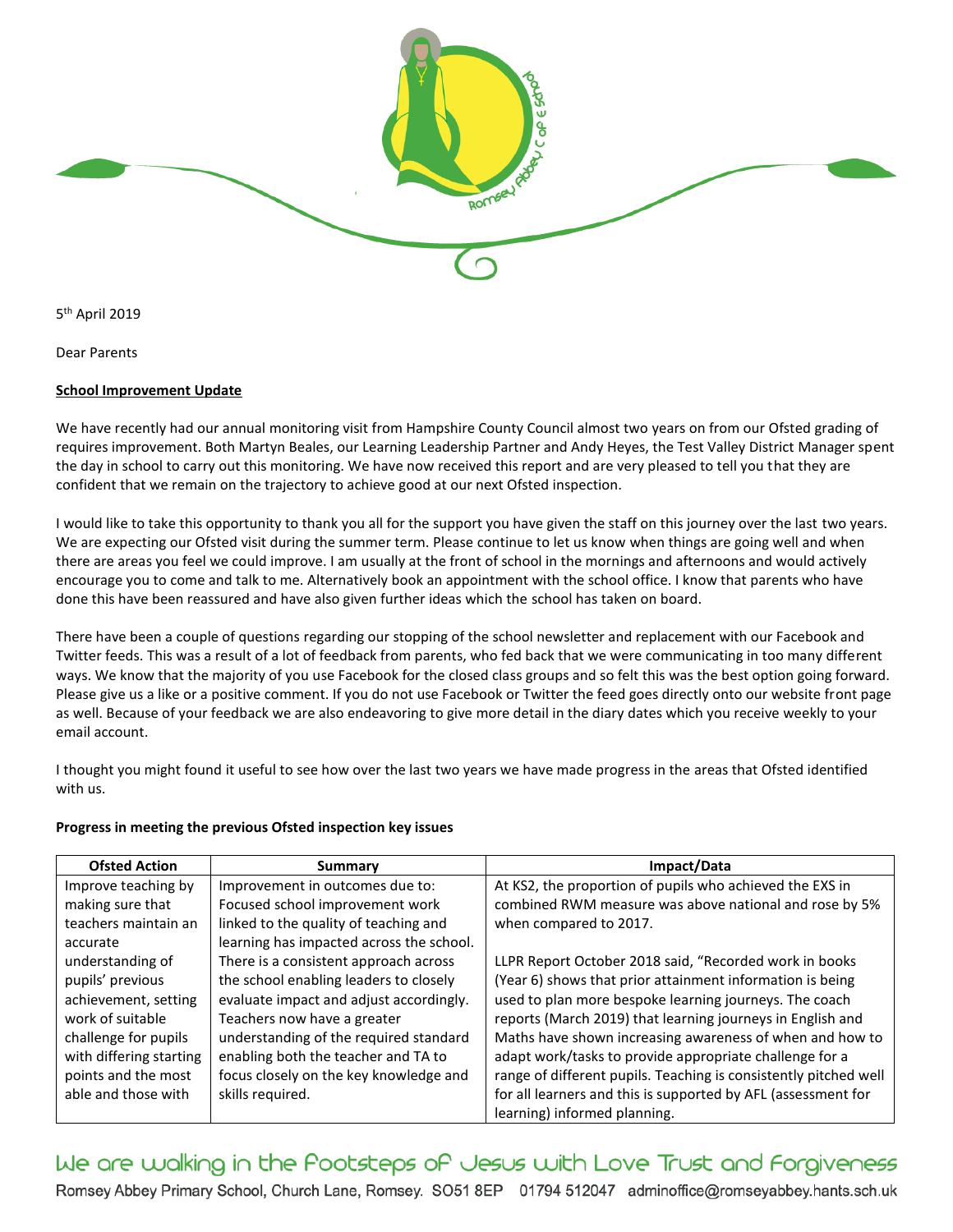| low starting points in | A teaching and learning coach has been   |                                                                |
|------------------------|------------------------------------------|----------------------------------------------------------------|
| particular.            | appointed to work with staff.            | Predicted GDS (greater depth standard) for writing at the end  |
|                        |                                          | of Year 6 is now 17% rather than 4% at start of the year.      |
|                        |                                          |                                                                |
|                        |                                          | January 2019 Monitoring visit by HCC, "The head teacher        |
|                        |                                          | continues to implement a rigorous approach to the              |
|                        |                                          | evaluation of teaching and learning.                           |
| Improve teaching       | Pupil Progress meetings forensically     | 10.1.19 Learning Walk on lower ability children                |
| ensuring that          | identify gaps in learning which are then | Misconceptions were swiftly addressed as soon as they were     |
| teachers routinely     | closely monitored to ensure pupils       | seen.                                                          |
| check how well         | remain on track.                         |                                                                |
| pupils are grasping    |                                          | Increasing evidence in books as denoted by D for discussion    |
| lesson content and     | Established Progress Checker project as  | to the point where this is consistent across the school. There |
| provide guidance,      | vehicle for staff monitoring children's  | remains a feeling among staff that they don't capture all      |
| which helps pupils     | progress within and across lessons.      | these moments with a D.                                        |
| overcome               | Discussions around use of D to denote    |                                                                |
| misconceptions and     | discussions where learning is being      | Pink highlighter greatly reduced since start of the year and   |
| deepen their           | moved forward and misconceptions are     | last year as a result of teachers intervening more proactively |
| learning.              | being tackled.                           | within the lesson to support understanding and provide         |
|                        |                                          | guidance on next steps.                                        |
|                        | This led to subsequent INSET day         |                                                                |
|                        | workshop 25/2/2019 centred around        |                                                                |
|                        | research within article 'What should     |                                                                |
|                        | teachers be doing when children are      |                                                                |
|                        | working?'                                |                                                                |
| Improve teaching       | Whole school approach for this and       | LLPR Report October 2018 said, "The potential vulnerability    |
| making sure that all   | included in induction of new staff.      | linked to changes to teaching staff has been managed           |
| teachers set high      | Progress Checker books established.      | effectively to mitigate the impact on pupils. A comprehensive  |
| expectations for how   |                                          | induction for new staff, including support from the Teaching   |
| work is presented      |                                          | and Learning Coach, has been used to ensure that these staff   |
| and teach pupils       |                                          | are well supported. As a result, the teaching and learning     |
| effective ways to      |                                          | observed largely reflected the expectations of senior          |
| record their learning. |                                          | leaders."                                                      |
|                        |                                          |                                                                |
|                        |                                          | LLPR Report October 2018 said, "the evidence obtained          |
|                        |                                          | during the learning walk would suggest that the teaching and   |
|                        |                                          | learning in Year 6 is at least good. The new teacher has       |
|                        |                                          | already established high expectations and pupils appear to be  |
|                        |                                          | responding positively to this change."                         |
|                        |                                          |                                                                |
|                        |                                          | The progress checker staff meetings held every 6 weeks are     |
|                        |                                          | showing sustained improvements in the presentation and         |
|                        |                                          | recording of work.                                             |
| Improve teaching       | Follow Letters and Sounds progression,   | Summer 2018 Year 1 Phonic Screening 97% Year 2 retakes         |
| making sure that       | daily teaching. Children falling behind  | 100%                                                           |
| pupils who find        | picked up at Pupil Progress meetings     | KS1 Reading ARE (age related expectation) 82%                  |
| reading difficult      | and additional support put in place.     | KS2 Reading ARE 83%                                            |
| receive the support    | Daily guided reading from Year 1-6.      | Taught by DH teacher through a systematic and cohesive         |
| needed to gain the     |                                          |                                                                |
|                        | Accelerated Reader used to develop       | approach.                                                      |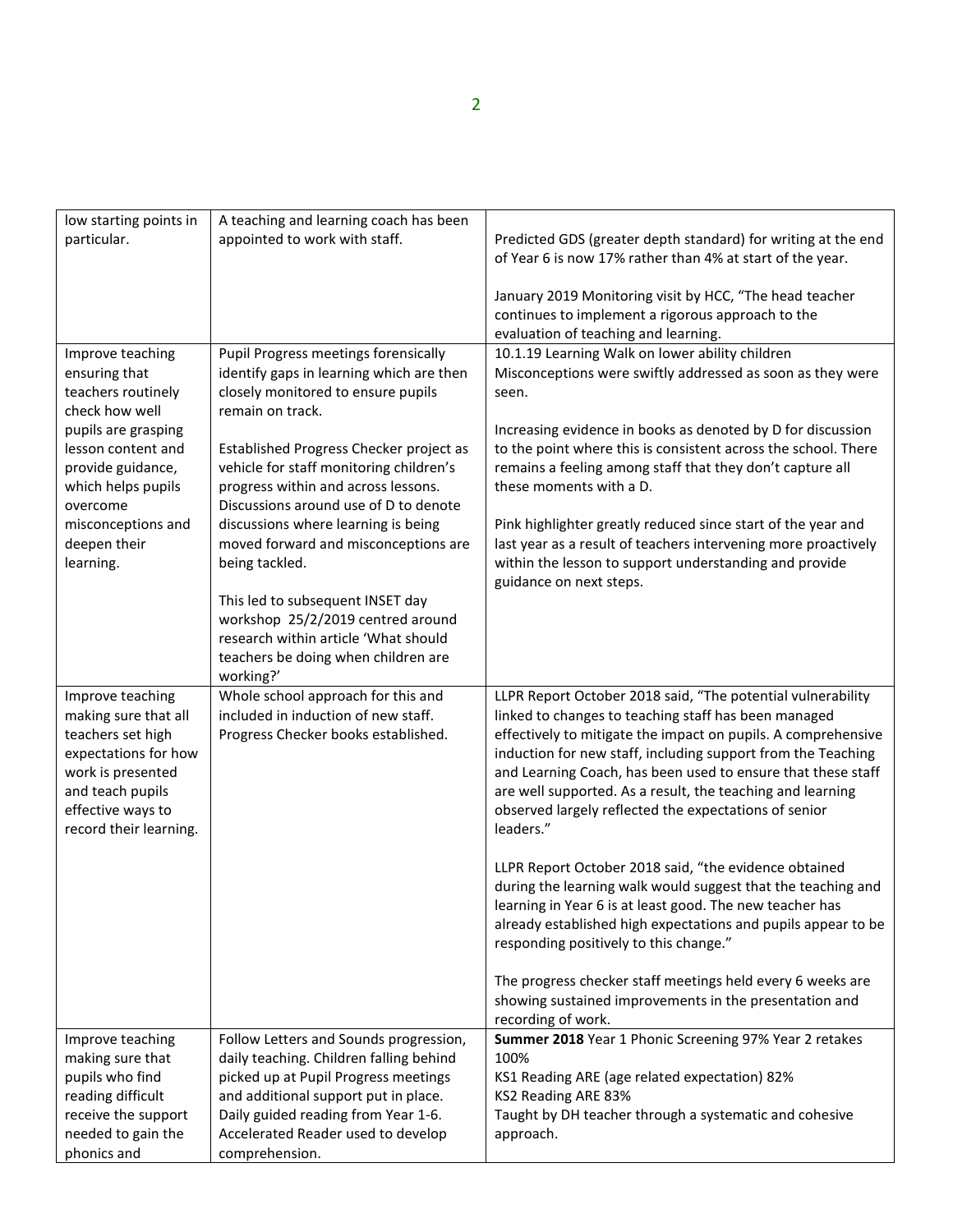| comprehension skills    | Development of a text rich curriculum     | Dec 2018 check on current Year 1 showed 38% at pass, 34%       |
|-------------------------|-------------------------------------------|----------------------------------------------------------------|
| required to make        | with links to the wider curriculum.       | on track to pass and 24% needing further support.              |
| good progress.          |                                           |                                                                |
| Further develop         | At least fortnightly learning walks and   | LLPR Report October 2018 said, "the headteacher uses the       |
| leadership and          | feedback. These are now carried out by    | information obtained through established monitoring and        |
| management by           | an increasing number of different         | evaluation activity to continue to drive improvement. She has  |
| developing the way      | leaders not just the HT.                  | a clear evidence based view of the strength of the school and  |
| leaders check and       |                                           | areas that require further development; these key priorities   |
| evaluate the school's   | Use of data to make necessary changes     | have been implemented in to a revised school improvement       |
| performance, so         | to teaching staff, ie Teaching and        | plan."                                                         |
| leaders have an         | Learning Coach to move to teach in Year   |                                                                |
| accurate                | 2 from Sept 2018. Good subject            | Girls was a cohort issue. Continue to closely monitor.         |
|                         |                                           |                                                                |
| understanding of        | knowledge and moderator for LA.           |                                                                |
| strengths and areas     |                                           | LLPR Report October 2018 said, "the headteacher currently      |
| for attention.          | Use of data - Boys writing is vulnerable  | draws upon a range of evidence to support her self-            |
|                         | and therefore additional plan in place to | evaluation. She has established robust systems which           |
|                         | mitigate this.                            | continue to provide her with the necessary information to be   |
|                         |                                           | able to evidence these judgements. Self-evaluation is aligned  |
|                         | Attainment in maths still below national. | to the key Ofsted areas and all areas are currently judged to  |
|                         | The attainment of girls and the           | be good. The effectiveness of EYFS is judged to be on the      |
|                         | disadvantaged pupils impacted on this.    | boundary between good and outstanding: the headteacher is      |
|                         |                                           | clear as to the rationale for this self-evaluation.            |
|                         |                                           |                                                                |
|                         |                                           | January 2019 Monitoring visit by HCC, "The increased           |
|                         |                                           | leadership capacity of the school has enabled the              |
|                         |                                           | headteacher to become increasingly evaluative."                |
| Further develop         | Business manager now holding SENDCo       | All children requiring EHCP's have been submitted.             |
| leadership and          | to account.                               | All briefing meetings contain a SEND update.                   |
| management by           | Edukey provision maps completed by        | All middle leaders have written actions plans. Governors       |
| ensuring that all staff | teachers for all children with SEND.      | visits indicate that key middle leaders English, maths and     |
| are held tightly to     | SEND Mentor review in school              | science are in a strong position in understanding the progress |
| account for securing    | Middle leaders take responsibility for    | and attainment within these subjects.                          |
| improvements in the     | the progress and standards within their   | January 2019 Monitoring visit by HCC, "Regular meetings        |
| areas they are          | subject.                                  | with governors and senior leaders are ensuring that she        |
| responsible for.        |                                           | (SENDCo) is robustly held to account.                          |
|                         |                                           |                                                                |
|                         |                                           | January 2019 Monitoring visit by HCC, "the maths leader has    |
|                         |                                           | a good understanding of her role." As a result of this and     |
|                         |                                           | other leadership and management opportunities, "the            |
|                         |                                           | approach to planning in maths has been adjusted to enable      |
|                         |                                           | deeper learning within key concepts."                          |
|                         |                                           |                                                                |
|                         |                                           | Rob Sanders (Deputy Education Officer for Winchester           |
|                         |                                           | Diocese) March 2019. "Middle leaders were all clear on the     |
|                         |                                           | position of their subject and knew their data well."           |
|                         |                                           |                                                                |
| Further develop         | Governor questioning evidenced on         | Governors are able to talk confidently about the areas they    |
| leadership and          | minutes of meetings.                      | are responsible for.                                           |
| management by           | Governor visits.                          |                                                                |
| making sure that        |                                           |                                                                |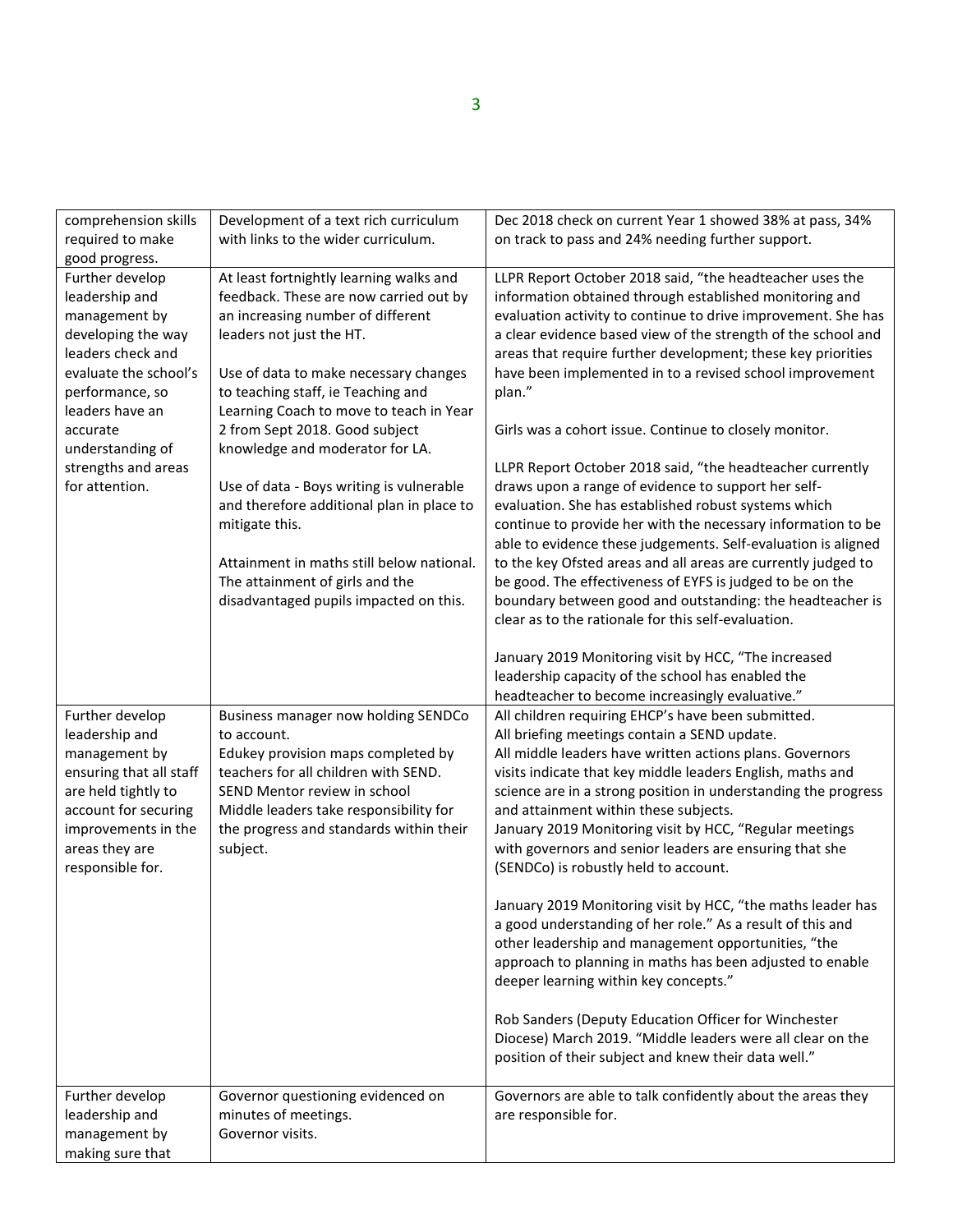| governors have the     | Visit from Rob Sanders (Deputy              | Flat Governance has meant that all governors have a voice     |
|------------------------|---------------------------------------------|---------------------------------------------------------------|
| information needed     | <b>Education Officer for Winchester</b>     | and are expected to feed back on their work. An increased     |
| to hold leaders        | Diocese) March 2019.                        | number of governors participate in these meetings.            |
| tightly to account for |                                             |                                                               |
| improving teaching,    |                                             | Governor courses are well-attended.                           |
| pupils' achievement    |                                             |                                                               |
| and behaviour.         |                                             | January 2019 Monitoring visit by HCC, "Governors continue     |
|                        |                                             | to provide effective challenge and support for senior         |
|                        |                                             | leaders." As a result of monitoring and visits the "governors |
|                        |                                             | have a good understanding of the strengths of the school and  |
|                        |                                             | areas that require further improvement. They are also able to |
|                        |                                             | draw upon information gathered from their visits to           |
|                        |                                             | triangulate information in order to hold leaders to account." |
| Further develop        | PP Review - external and put into           | The gap internally between attainment of PP and non is        |
| leadership and         | practice all areas identified.              | closing year on year slowly.                                  |
| management by          |                                             |                                                               |
| defining clearly the   | Sport Grant strategy written by PE          | An increased number of pupils are participating in an         |
| impact that            | leader who is held to account by the        | increased number of competitions. A higher percentage of      |
| additional funding     | <b>Business Manager.</b>                    | children reached ARE in swimming at the end of Year 6. The    |
| should have on         |                                             | teaching of PE is sustainable using our own staff.            |
| pupils' achievement    |                                             | We have been contacted by HCC PE Adviser with regard to       |
| and well-being, so     |                                             | our "excellent swimming programme" to present at the PE       |
| the extent to which    |                                             | Conference in February.                                       |
| this funding is used   |                                             |                                                               |
| successfully can be    |                                             | January 2019 Monitoring visit by HCC, "the SENDCo's           |
| evaluated sharply      |                                             | attendance at pupil progress review meetings has enabled      |
| and adjustments        |                                             | her to swiftly identify additional intervention or changes to |
| made when needed.      |                                             | classroom practice which can then be actioned quickly based   |
|                        |                                             | on discussion with class teachers"                            |
| Further develop        | Provision Map set up and CPD for all        | SLT and Governors are holding SLT to account and this is no   |
| leadership and         | staff 10.9.18                               | longer the whole responsibility of the HT                     |
| management by          | All weekly briefing meeting consist of a    |                                                               |
| making sure that       | SEN slot                                    | Learning Walk 10.1.19 showed they are                         |
|                        | SENDCo now held to account by the           |                                                               |
| there is a             |                                             |                                                               |
| consistently sound     | <b>Business Manager for both</b>            | New SEND Governor identified and SENDCo now accountable       |
| approach in place for  | funding/spend and ensuring work is          | to Business Manager.                                          |
| identifying pupils     | completed on time.                          |                                                               |
| who have special       | External audit completed with SENDCo        | In partnership with Buisness Manager this has happened and    |
| educational needs      | following work with a mentor to raise       | the SENDCo now feels more on top of the workload for SEND     |
| and that provision for | the capacity and understanding of the       |                                                               |
| these pupils is        | SENDCo around her work.                     | 5 children have been added to SEND register and meetings      |
| effective.             | SWOT analysis identified what is going      | held with parents. An improved relationship with parents of   |
|                        | well - identification of pupils is accurate | children with SEND 93% turn out at parents evening            |
|                        | and there are a range of strategies we      | increased from 18% a year ago.                                |
|                        | can draw upon and evaluate the impact       |                                                               |
|                        | of. Development areas include: are the      | Children with SEND are having both pastoral and learning      |
|                        | needs of SEND children being met in the     | needs met more consistently which is leading to accelerated   |
|                        | classroom by the teacher?                   | progress as evidence in the books of these children.          |
|                        | Establish who SENDCo is accountable to      |                                                               |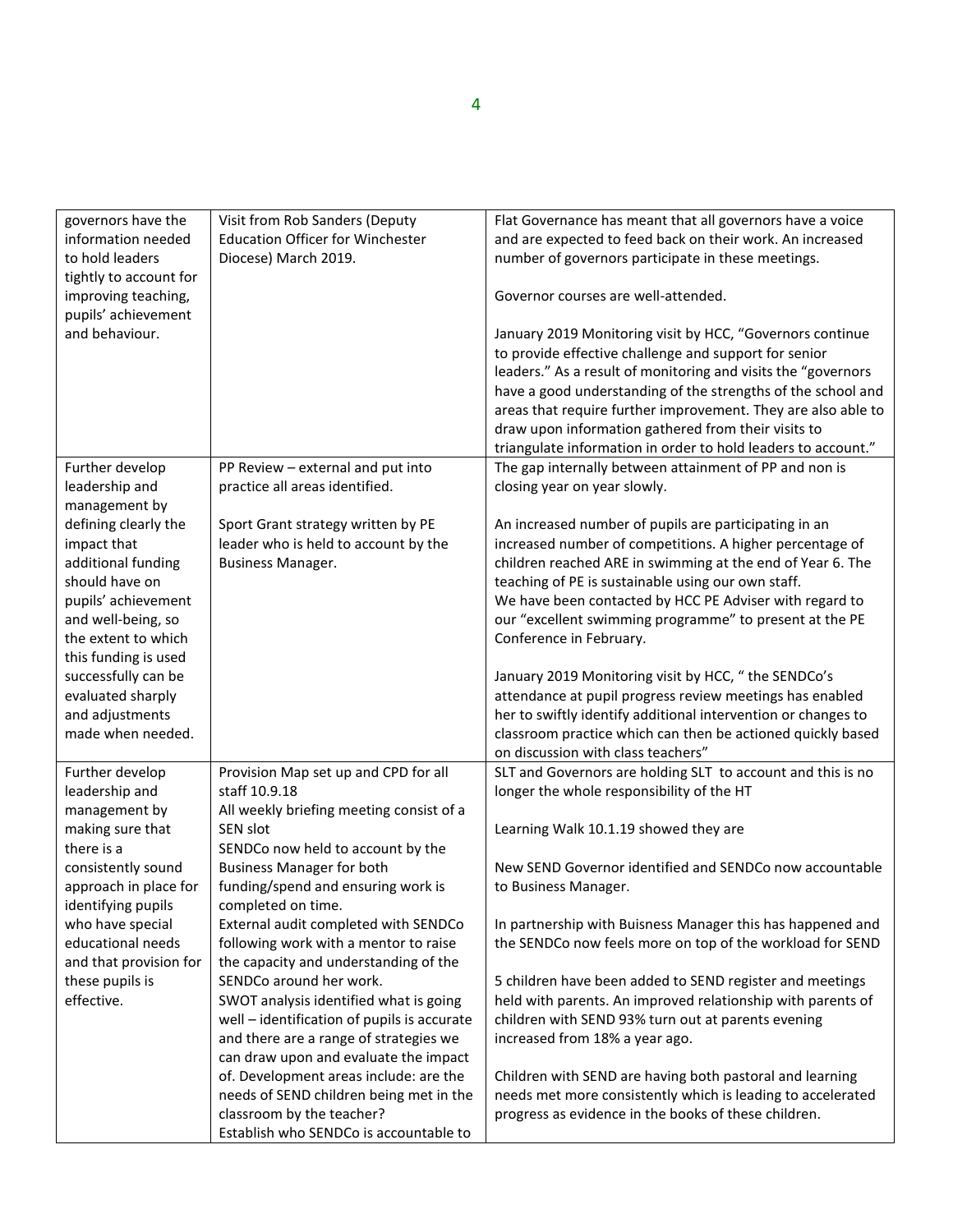|                                                                                                                                                                                                                       | What do our parents of children with<br>SEND think?                                                                                                                                                                                                                                                                                                          | The profile around children with SEN has been raised and all<br>staff are beginning to see it is their responsibility.                                                                                                                                                                                                                                                                                                                                                                                                                                                                                                                                                                                                                                                                                                                                            |
|-----------------------------------------------------------------------------------------------------------------------------------------------------------------------------------------------------------------------|--------------------------------------------------------------------------------------------------------------------------------------------------------------------------------------------------------------------------------------------------------------------------------------------------------------------------------------------------------------|-------------------------------------------------------------------------------------------------------------------------------------------------------------------------------------------------------------------------------------------------------------------------------------------------------------------------------------------------------------------------------------------------------------------------------------------------------------------------------------------------------------------------------------------------------------------------------------------------------------------------------------------------------------------------------------------------------------------------------------------------------------------------------------------------------------------------------------------------------------------|
|                                                                                                                                                                                                                       | Develop time management for SENDCo<br>SEND Mentor has been working with the<br>SENDCo<br>How are Year 1 children managing the<br>transition? SENDCo to meet with<br>parents of identified children with                                                                                                                                                      | January 2019 Monitoring visit by HCC, "Joint monitoring with<br>other leaders enables her (the SENDCo) to evaluate the<br>impact of actions on pupils with special educational needs<br>and disabilities.                                                                                                                                                                                                                                                                                                                                                                                                                                                                                                                                                                                                                                                         |
|                                                                                                                                                                                                                       | teacher to offer support.<br>Reviewed effectiveness of provision for<br>children with SEND at 6 weekly Pupil<br>Progress meetings, provision amended<br>as necessary - establish a pastoral team<br>and learning team among the TA's.<br>Establish SEND strategy meeting to be                                                                               | January 2019 Monitoring visit by HCC, "The SENDCo has also<br>been proactive at ensuring effective communication with<br>parents. In addition to a meeting with the class teacher,<br>parents of pupils with SEND also meet with the SENDCo in<br>order that they are well-informed in relation to any<br>additional support being provided."                                                                                                                                                                                                                                                                                                                                                                                                                                                                                                                     |
|                                                                                                                                                                                                                       | held every 6 weeks to make changes.<br>Have literature available for staff to read<br>around SEN                                                                                                                                                                                                                                                             | Internal data suggests pupils with SEND are making good<br>progress relative to differing starting points. January 2019<br>Monitoring visit by HCC, "During the learning walk, the<br>learning needs of pupils with SEND were well met through<br>inclusive classroom practice."                                                                                                                                                                                                                                                                                                                                                                                                                                                                                                                                                                                  |
| Further develop<br>leadership and<br>management by<br>checking that each<br>subject is covered<br>well enough to<br>ensure a broad and<br>balanced curriculum<br>which promotes<br>good progress across<br>the board. | Curriculum has been rewritten following<br>evaluation taking into account the needs<br>of our children and the community<br>which we serve.<br>Curriculum statement on school website<br>fully reflect the current context in<br>relation to the curriculum.<br>Facebook and Twitter is now the way in<br>which we share this learning with our<br>families. | LLPR Report October 2018 said, "The head teacher and DH<br>can articulate their intentions for the curriculum which<br>includes school specific habits of mind that are clearly<br>evident in recorded work in books, social and emotional<br>aspects and faith specific elements."<br>Improved academic outcomes.<br>Improved attendance for all groups of children which show<br>children enjoy coming to school.<br>We have high levels of Child Protection but low levels of<br>exclusion.<br>The website twitter feed.<br>January 2019 Monitoring visit by HCC, "The head teacher has<br>a clear vision for the curriculum. Careful consideration has<br>been given to the purpose of the curriculum and time has<br>been spent developing a long-term overview."<br>Governor monitoring suggests pupils have a good<br>understanding of the Habits of Mind. |
| Further develop                                                                                                                                                                                                       | Through worship paying explicit                                                                                                                                                                                                                                                                                                                              | Children are challenged by staff over stereotypical comments                                                                                                                                                                                                                                                                                                                                                                                                                                                                                                                                                                                                                                                                                                                                                                                                      |
| leadership and                                                                                                                                                                                                        | attention to mutual respect and                                                                                                                                                                                                                                                                                                                              | and those that are discriminatory.                                                                                                                                                                                                                                                                                                                                                                                                                                                                                                                                                                                                                                                                                                                                                                                                                                |
| management by                                                                                                                                                                                                         | tolerance of those with different faiths                                                                                                                                                                                                                                                                                                                     | All books contain evidence of children celebrating difference                                                                                                                                                                                                                                                                                                                                                                                                                                                                                                                                                                                                                                                                                                                                                                                                     |
| ensuring that the                                                                                                                                                                                                     | and beliefs.                                                                                                                                                                                                                                                                                                                                                 | in Autumn 2.                                                                                                                                                                                                                                                                                                                                                                                                                                                                                                                                                                                                                                                                                                                                                                                                                                                      |
| curriculum helps                                                                                                                                                                                                      | Autumn 2 PHSE focus on Celebrating                                                                                                                                                                                                                                                                                                                           | Children are able to take turns and respect the views of                                                                                                                                                                                                                                                                                                                                                                                                                                                                                                                                                                                                                                                                                                                                                                                                          |
| pupils develop a                                                                                                                                                                                                      | Difference.                                                                                                                                                                                                                                                                                                                                                  | others.                                                                                                                                                                                                                                                                                                                                                                                                                                                                                                                                                                                                                                                                                                                                                                                                                                                           |
| broad understanding                                                                                                                                                                                                   | Democracy through establishment of                                                                                                                                                                                                                                                                                                                           | Children are able to show independence in learning and to                                                                                                                                                                                                                                                                                                                                                                                                                                                                                                                                                                                                                                                                                                                                                                                                         |
| of diversity in<br>modern Britain and                                                                                                                                                                                 | School Council each year and election of<br>Head Boy and Head Girl from Year 6.                                                                                                                                                                                                                                                                              | think for themselves through the development of the Habits<br>of Mind, particularly curiosity and self-management.                                                                                                                                                                                                                                                                                                                                                                                                                                                                                                                                                                                                                                                                                                                                                |
| the nature of                                                                                                                                                                                                         | Paired and collaborative work                                                                                                                                                                                                                                                                                                                                | Year 5 girls held a fund raising day for the Piam Brown Ward                                                                                                                                                                                                                                                                                                                                                                                                                                                                                                                                                                                                                                                                                                                                                                                                      |
| discrimination and                                                                                                                                                                                                    | encouraged.                                                                                                                                                                                                                                                                                                                                                  | at Southampton General Hospital.                                                                                                                                                                                                                                                                                                                                                                                                                                                                                                                                                                                                                                                                                                                                                                                                                                  |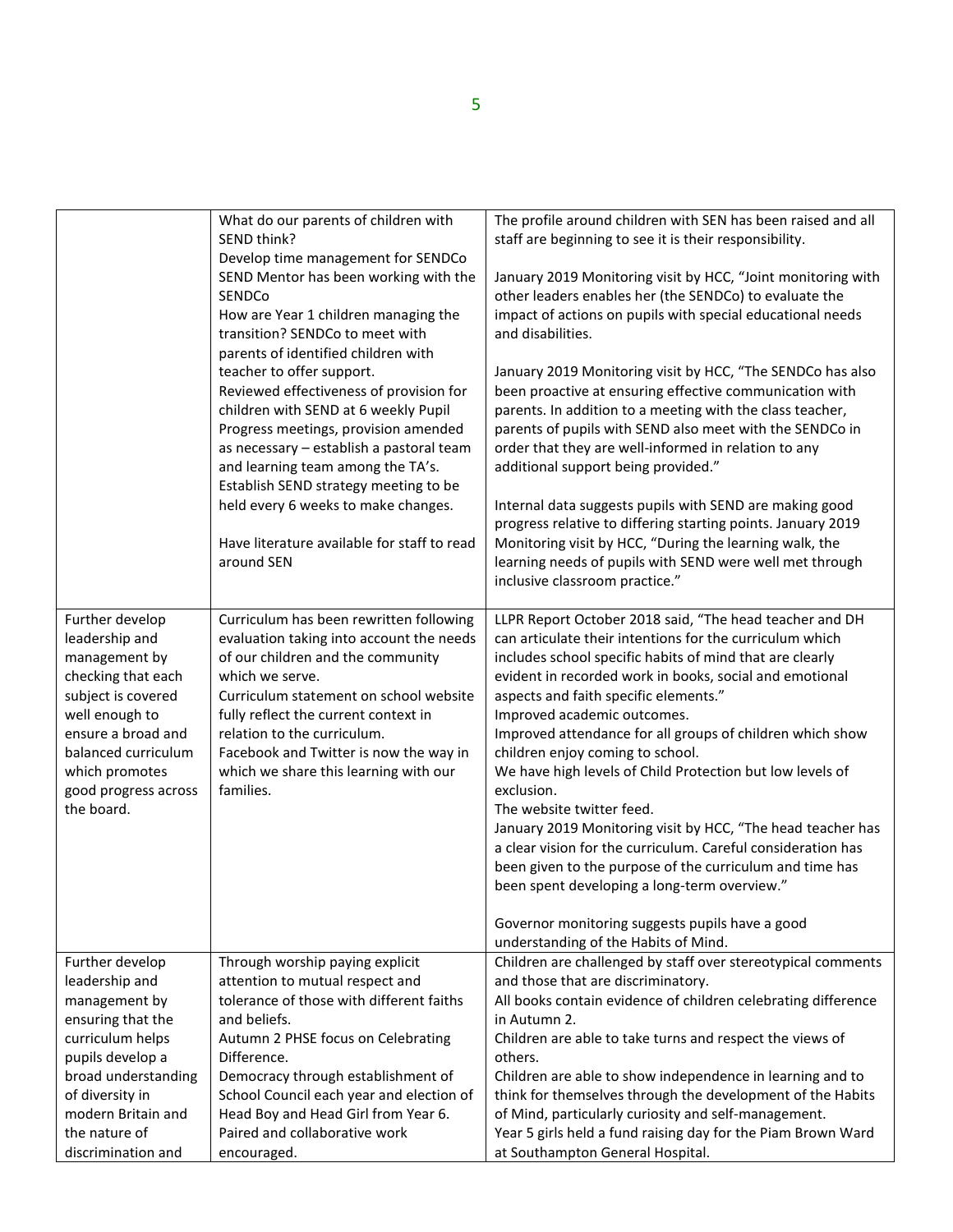| how they might         | Visits from local police.                  |                                                                |
|------------------------|--------------------------------------------|----------------------------------------------------------------|
| challenge it.          | School rules are embedded in our           | January 2019 Monitoring visit by HCC, "Displays highlight the  |
|                        | behaviour policy.                          | wider curriculum and enrichment opportunities and internal     |
|                        | Children debate and discuss laws and       | monitoring suggest that pupils have a good understanding of    |
|                        | rules in RE lessons (Living Difference 3). | the diversity of modern Britain."                              |
|                        | Autumn 1 Being Me in my World              |                                                                |
|                        | ensures children know they have a right    |                                                                |
|                        | to their own thoughts and evidence         |                                                                |
|                        | based views. Children are consulted on     |                                                                |
|                        | many aspects of school life and            |                                                                |
|                        | demonstrate independence of thought        |                                                                |
|                        | and action.                                |                                                                |
|                        | Set up Eco Warrior group through a         |                                                                |
|                        | democratic system.                         |                                                                |
|                        | Promotion of visits and visitors to help   |                                                                |
|                        | pupils understand diversity eg.            |                                                                |
|                        | Southampton Mosque.                        |                                                                |
| Ensure that all adults | Develop Habits of Mind as a focus for      | 11.1.19 Tour of the school (impromptu) all children were       |
| share high             | learning to learn. Link to lessons and     | working well in all lessons across the school.                 |
| expectations for       | worship.                                   | Children keenly aware of habits of mind.                       |
| pupils' behaviour so   | Introduction of 3 Rules, ready,            | Children applying and reflecting upon habits of mind on a      |
| that pupils behave     | responsible and safe.                      | daily basis in and out of the classroom.                       |
| consistently well in   | One TA spends each day ensuring            | Children are positive about their learning.                    |
| lessons, paying        | children are kept on track where needed    | Improved learning behaviours within lessons leading to         |
| attention and          | through conversations and rewards.         | improved progress each lesson.                                 |
| focusing on the task   |                                            | Progress in Year 6 and across school improved and gaps being   |
| at hand.               |                                            | closed - Target Tracker.                                       |
| Ensure that all adults | Change of ethos to one of calm.            | There have been a reduced number of behaviour incidents        |
| share high             |                                            | recorded on CPOMS.                                             |
| expectations for       | Establish teams of pastoral and learning   | The behaviour in lessons and corridors is spilling over to     |
| pupils' behaviour so   | within the TA's based on their strengths   | other areas. 30.11.18 School Discos 2 parents reported how     |
| that pupils            | to ensure all children are fully supported | polite, well-mannered and calm the children were this year.    |
| consistently conduct   | around their behaviour needs at all        | External visit by School Matters detailed, "the dining hall is |
| themselves in a calm   | times.                                     | busy and lively but not excessively noisy when compared to     |
| and orderly manner     |                                            | other school visited." "Behaviour in the queue is good."       |
| as they move around    | Work closely with external support -       | Parent tour of the school 10.1.19 said it is so calm.          |
| the school.            | Primary Behaviour Services for children    |                                                                |
|                        | with additional needs in this area.        |                                                                |
|                        | Reduced instances of low level             |                                                                |
|                        | disruption are visible in class.           |                                                                |
|                        |                                            |                                                                |
|                        | Introduce homework club and inside         |                                                                |
|                        | lunchtime activity club to ensure the      |                                                                |
|                        | high standards of behaviour are at         |                                                                |
|                        | lunchtime as well.                         |                                                                |
| An external review of  | Review completed and actions               | Monitoring report Sept 2019 indicated that Governance is       |
| governance should      | developed.                                 | now good within the school.                                    |
| be undertaken in       |                                            |                                                                |
| order to assess how    |                                            |                                                                |